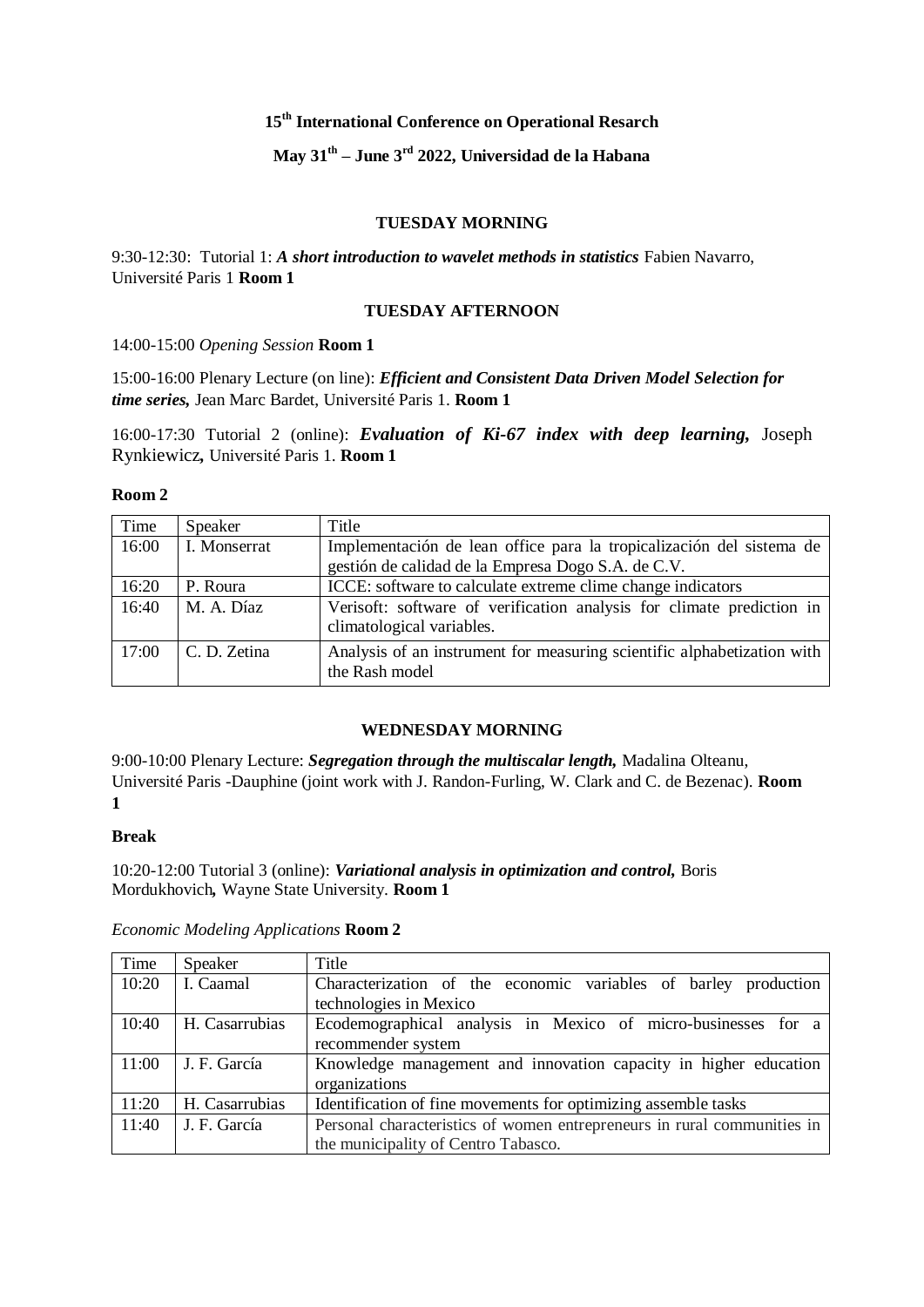# **WEDNESDAY AFTERNOON**

# *Numerical Analysis* **Room 1**

| Time  | Speaker        | Title                                                                  |
|-------|----------------|------------------------------------------------------------------------|
| 14:00 | Loidel Barrera | Implementation of a Hermite interpolation scheme based on elastic      |
|       |                | quadratic A-spline curves                                              |
| 14:20 | l V. Hernández | Phase velocity method for computing dispersion curves in curved plates |
| 14:40 | M. Cruz        | Isogeometric simulation of acoustic radiation                          |

# **Break**

# *Artificial Intelligence* **Room 1**

| Time  | Speaker       | Title                                                                         |
|-------|---------------|-------------------------------------------------------------------------------|
| 15:20 | J.Ch. Lamirel | A federating sparse approach for graph and word embedding with high           |
|       |               | explainability capacities (Main Lecture)                                      |
| 16:00 | C. Laroche    | Pesticide concentration monitoring: investigating spatio-temporal patterns    |
|       |               | in left censored data.                                                        |
| 16:20 | D. García     | Restauración de imágenes usando un ordenamiento suave de sus parches          |
| 16:40 | D. Valdés     | On pattern detection with discrete shapelet transform I: shapelet estimation, |
|       |               | multilevel detection and noise robustness                                     |
| 17:00 | S. Lazcano    | Face emotion recognition to determine the performance of a Zumba fitness      |
|       |               | class to reducing stress                                                      |

# *Medicine* **Room 2**

| Time  | Speaker        | Title                                                                    |
|-------|----------------|--------------------------------------------------------------------------|
| 14:00 | A. Tuero       | A Bayesian hierarchical spatio-temporal model for the diabetes mellitus  |
|       |                | mortality in Cuba, decade 2011 to 2020                                   |
| 14:20 | M. A. Martínez | Temporal evolution of a leukemic line that competes with healthy         |
|       |                | hematopoiesis: mathematical modeling describes some causes of            |
|       |                | leukemogenesis                                                           |
| 14:40 | C. Viada       | Inflammation index in healthy, sick and convalescent Covid-19 patients   |
| 15:00 | D. Lumpuy      | Influence of stochastic noise on hematopoietic recovery after autologous |
|       |                | bone marrow transplantation                                              |

# **Break**

| 15:40 | A. González  | Mathematical modelling and computational simulation as a tool to     |
|-------|--------------|----------------------------------------------------------------------|
|       |              | understand and describe proliferation patterns in the diagnostic and |
|       |              | relapses of acute leukemia.                                          |
| 16:00 | M. Vega      | Spatio-temporal EEG source decomposition model for estimating        |
|       |              | changes in neural connectivity related to cognitive aging            |
| 16:20 | J.E. Alvarez | A multi-objective evolutionary algorithm for EEG inverse problem.    |
| 16:30 | A. Labrada   | Comparison of automatic sleep stage scoring methods                  |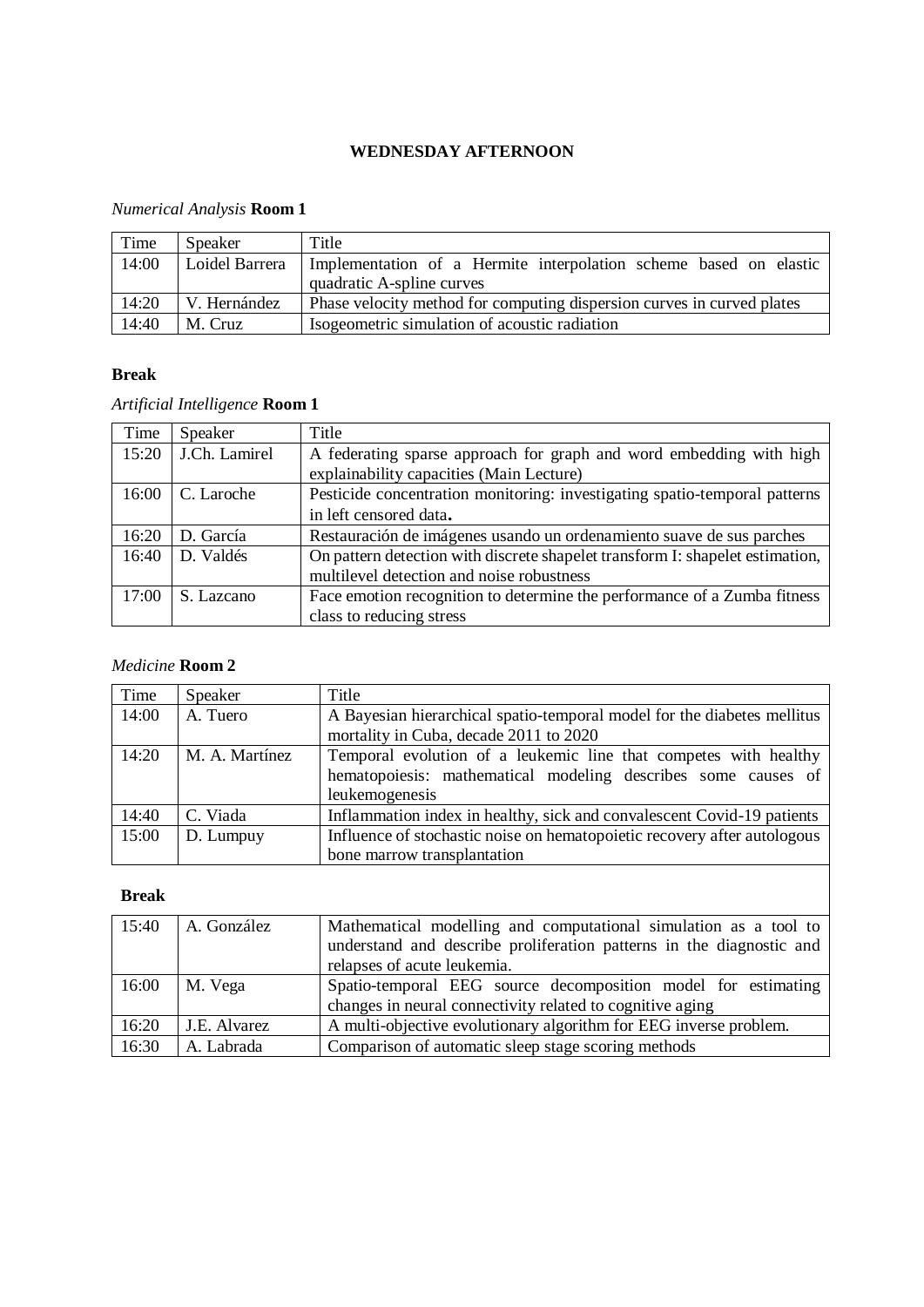## **THURSDAY MORNING**

9:00-10:00 Plenary Lecture (on line): *Optimization problems with variable domination structures and applications*, C. Tammer, Martin Luther Universität Halle-Wittenberg **Room 1**

### **Break**

10:20-12:00 Tutorial 4 **(**online**):** *Variational analysis in optimization and control,* Boris Mordukhovich, Wayne State University, Detroit, Michigan, USA. **Room 1**

*Block Chain (coordinator L.R. Piñeiro)* **Room 2**

| Time  | Speaker   | Title                                                                             |
|-------|-----------|-----------------------------------------------------------------------------------|
| 10:20 | M. Katrib | Beyond cryptocurrencies. Blockchain, the trust machine (Main Lecture)             |
| 10:50 | A. MAsso  | Smart contracts and tokenization in blockchain, their potential for innovation in |
|       |           | traceability application (ML)                                                     |
| 11:20 | J. Lopez  | Applying blockchain for aviation fuel Traceability                                |
| 11:40 | D. Mena   | Electronic voting system using an enterprise blockchain                           |
| 12:00 | C. Denis  | Application of blockchain technology to develop traceability systems for          |
|       |           | agricultural products                                                             |
| 12:20 | A. Masso  | Blockchain-based system for distribution control of medicines on Cuba             |

## **THURSDAY AFTERNOON**

| Time  | Speaker       | Title                                                                     |
|-------|---------------|---------------------------------------------------------------------------|
| 14:00 | F. Navarro    | Extensions of the flow-based capacity calculation area of the European    |
|       |               | electricity transmission networks                                         |
| 14:20 | M. Marohn     | A new view on risk measures and acceptance sets                           |
| 14:40 | G. Bouza      | Steepest descent methods for different class of optimization problems: an |
|       |               | overview                                                                  |
| 15:00 | M. L. Perdomo | Metrics for the evaluation and generation of school courses               |

### *Applied Mathematics and Decision-Making* **Room 1**

### **Break**

### *Probability and Statistics* **Room 1**

| Time  | Speaker      | Title                                                                                           |
|-------|--------------|-------------------------------------------------------------------------------------------------|
| 15:40 | P. O. Juárez | Procedures for scrambling sensitive quantitative variables: an updated                          |
|       |              | review                                                                                          |
| 16:00 | I. Ngongo    | Inference for nonstationary time series of counts with application to change-<br>point problems |
| 16:20 | F. Rodriguez | Symbolic regression for generalized linear models of ODEs                                       |

### *Algorithms* **Room 2**

| Time  | Speaker      | Title                                                                                                        |
|-------|--------------|--------------------------------------------------------------------------------------------------------------|
| 14:00 | J. Campbell  | Geobase: field survey mobile application for decision making                                                 |
| 14:20 | A. C. Moreno | Preliminary metaheuristic scheme for solving the signal configuration<br>optimization problem                |
| 14:40 | M. Gonzales  | SOM to explore relations between pathological history and symptoms of<br>recovered COVID-19 patients         |
| 15:00 | M. Fernandez | Clustering algorithms and trajectories applied to the analysis of residential<br>segregation                 |
| 15:20 | R. Bracho    | Convex combination generated by application of two Werner random<br>response procedures(short communication) |
| 15:30 | Y. Fernandez | Uncertainty and robustness in humanitarian logistics: an overview (short<br>communication)                   |